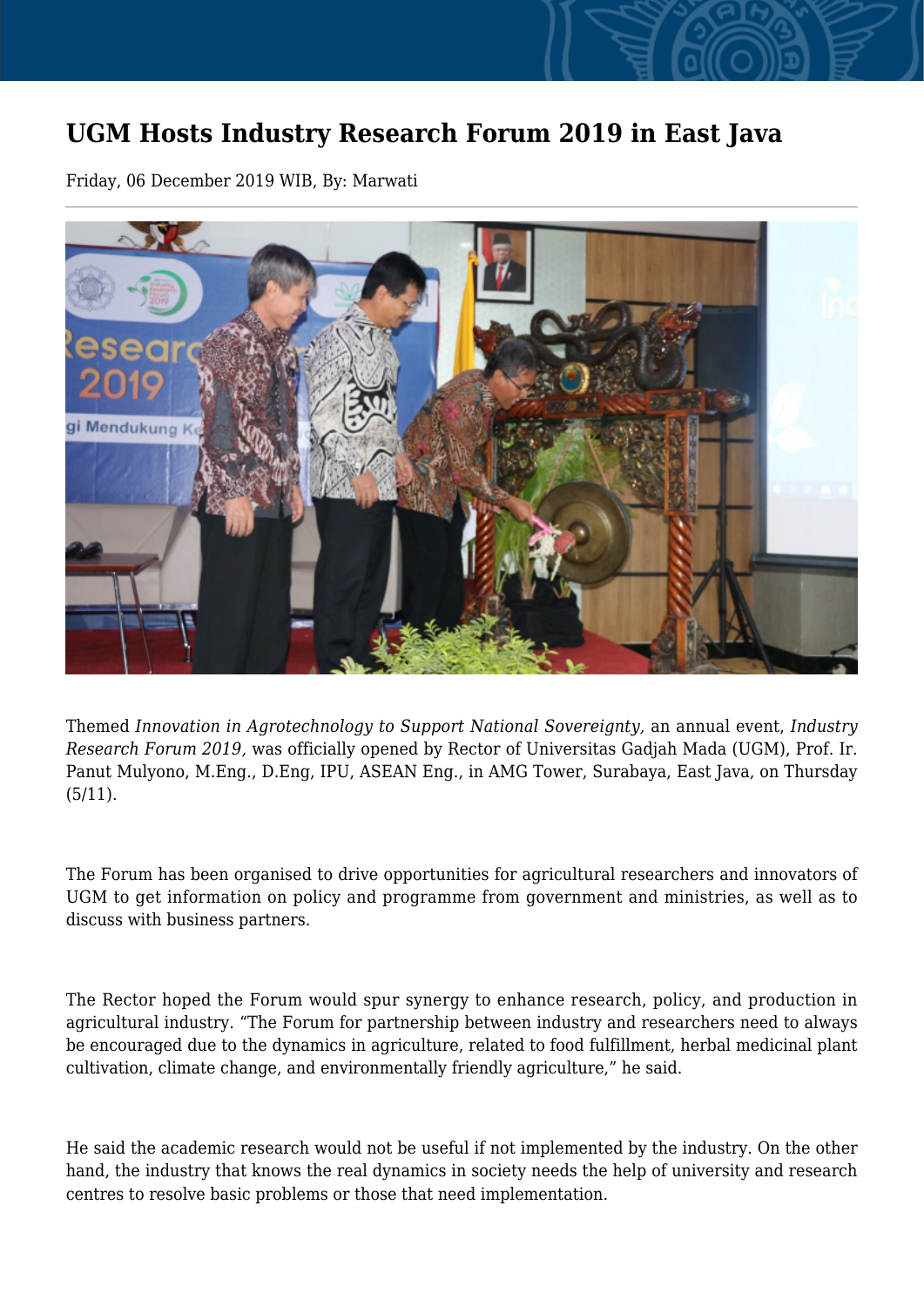Hence, through Industry Research Forum 2019 UGM as a world research university took the initiative in finding a solution to the problems. An example of the cooperation is the seedling research between UGM and PT East West Seed Indonesia, with the establishment of Genetics Bank research centre. This research is unique as it engages thousands of UGM students that do Student Community Service across Indonesia. They collected local horticulture seeds to be sent to the Genetics Bank.

Another example is between UGM and PT Ciomas Adisatwa that helped build Post-Harvest Laboratory which is an industrial scale chicken slaughter house. Here members of academic community can study and do research in chicken industry.

"Obviously, this partnership is supported by the local government with the issuance of permits, thus, all is benefitting, whether the university, industry, and local government," he said.

The Rector added that incentives were also needed, such as tax deduction that can encourage the industry collaboration with the university.

Event chairman, Susilohadi, S.Si.,M.Si., Ph.D., said the Forum was an annual forum to bring together researchers/innovators, industry, and government. This time it specifically discussed seed industry, fertilisers and feed, IOT for agriculture, machinery, industry incubators, and post-harvest processing industry.

Susilohadi added as many as 43 participants joining the forum from 25 companies and state-owned enterprises. In addition, 32 researchers from UGM and 8 universities in East Java and overseas also participated.

"This is an opportunity to learn about real problems and help find solutions to them. This way, research from UGM can significantly give contributions to agricultural industry and increase in welfare," he said.

Signing of an agreement was also held alongside the event between UGM and PT Samator, and UGM and PT. Semen Indonesia (Persero).